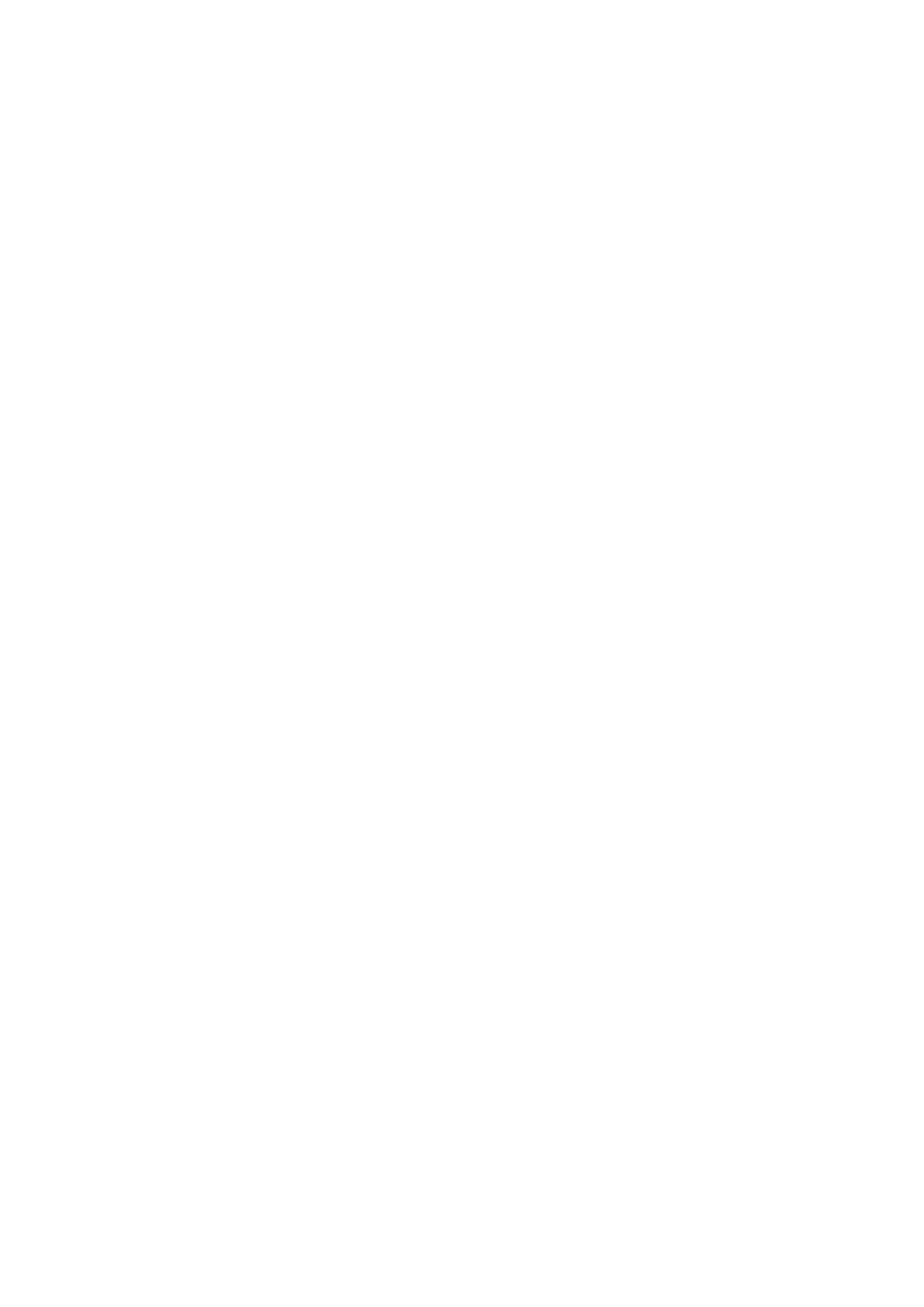## Contents

| 1. | The importance of a safe phased return of Sport, Leisure and Recreation                  | 4              |
|----|------------------------------------------------------------------------------------------|----------------|
|    | <b>Current Position</b>                                                                  | $\overline{4}$ |
| 2. | <b>Links to Key Guidance</b>                                                             | 5              |
|    | The NI Executive's 5 Step Plan                                                           | 5              |
|    | Sport NI Guidance Framework for a Return to Sport                                        | 5              |
|    | Sports Governing Bodies guidance                                                         | 5              |
|    | Sport NI Guidance on Re-opening Sports Facilities                                        | 5              |
|    | Sports Grounds Safety Authority advice for hosting sporting events with no spectators    | 5              |
|    | UK Active framework for the re-opening of gym, leisure centre and wider fitness industry | 5              |
|    | Guidance on making workplaces safer                                                      | 6              |
|    | <b>Wearing Facemasks</b>                                                                 | 6              |
| 3. | <b>General Principles for Individuals Participating in Sport and Recreation</b>          | $\overline{7}$ |
|    | Travelling for physical activity                                                         | $\overline{7}$ |
|    | If you have children with you                                                            | $\overline{7}$ |
|    | Clinically vulnerable people (such as those who have been asked to isolate)              | 8              |
| 4. | <b>General Principles for Sport &amp; Leisure Facility Owners/Operators</b>              | 9              |
|    | Ensure the activity can meet public health guidelines                                    | 9              |
|    | Communicating clearly and consistently                                                   | 9              |
|    | Timetable for reopening                                                                  | 10             |
|    | Taking bookings                                                                          | 10             |
|    | Keeping facilities and equipment clean                                                   | 10             |
|    | Sharing equipment                                                                        | 10             |
|    | Maintaining hygiene, through handwashing, sanitisation facilities and toilets            | 10             |
|    | Keeping staff safe                                                                       | 11             |
|    | Entering a building to access outdoor courts                                             | 11             |
|    |                                                                                          |                |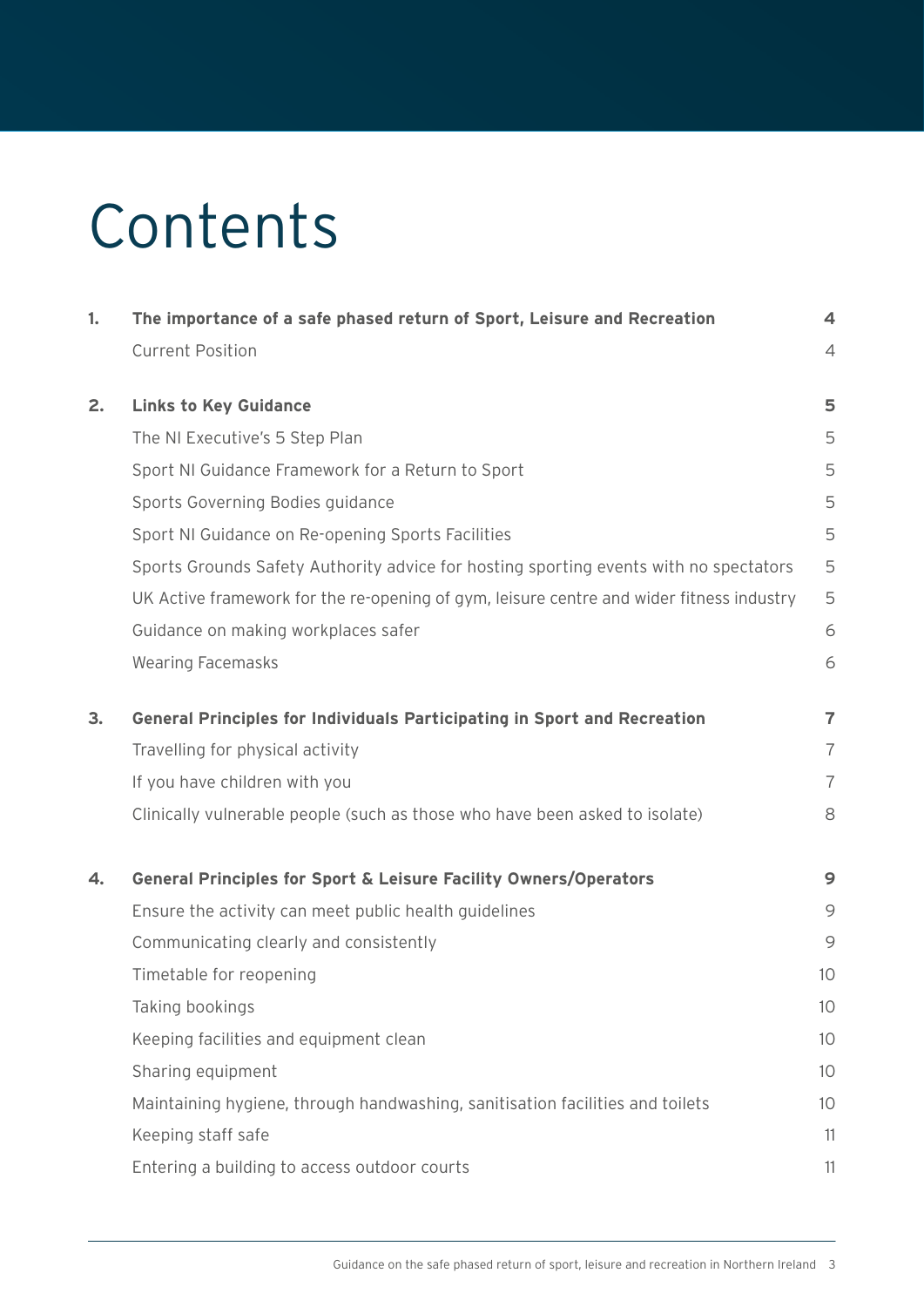## <span id="page-3-0"></span>1. The importance of a safe phased return of Sport, Leisure and Recreation

- 1.1. The Covid-19 restrictions have impacted on every thread of society in NI and adhering to them has had serious financial implications for the Sport, Leisure and Recreation sectors. Carefully working our way out of the lockdown arrangements is something that will need to be carefully managed so that the immense effort to suppress the spread of the virus is not undone and to ensure that we avoid a second wave.
- 1.2. The Department recognises the significant positive impact that a return to Sport, Leisure and Recreational activities will have on the mental and physical health of the general population were measures can be put in place to ensure social distancing, hygiene and controls to manage usage. It will especially have a positive impact on local communities impacted by the effects of the COVID-19 pandemic where team and group activities make up a significant fabric of the local community.
- 1.3. The return to Sport, Leisure and Recreational activities will also play a key role in getting young people and adults active and will provide opportunities for exercise as well as an outlet for parents and society as a whole.

1.4. It is also recognised that the resumption of Sport, Leisure and Recreational activities will generate economic activity for local clubs and providers as controls on numbers and restrictions on access, along with no competitions, limits income generation for councils/sports/ clubs and those affected right across the general leisure and recreation sectors.

### **Current Position**

- 1.5. While the position is constantly evolving the current position will be summarised on the NI Direct website at – **[Coronavirus](https://www.nidirect.gov.uk/articles/coronavirus-covid-19-regulations-guidance-what-restrictions-mean-you#toc-13)  [\(COVID-19\) regulations guidance: what](https://www.nidirect.gov.uk/articles/coronavirus-covid-19-regulations-guidance-what-restrictions-mean-you#toc-13)  [the restrictions mean for you | nidirect](https://www.nidirect.gov.uk/articles/coronavirus-covid-19-regulations-guidance-what-restrictions-mean-you#toc-13)**
- 1.6. **'Your Guide to the Covid-19 Restrictions'** will be reviewed and updated as changes to the Regulations occur. Details can be found at: **[https://www.health-ni.gov.](https://www.health-ni.gov.uk/covid-19-legislation) [uk/covid-19-legislation](https://www.health-ni.gov.uk/covid-19-legislation)**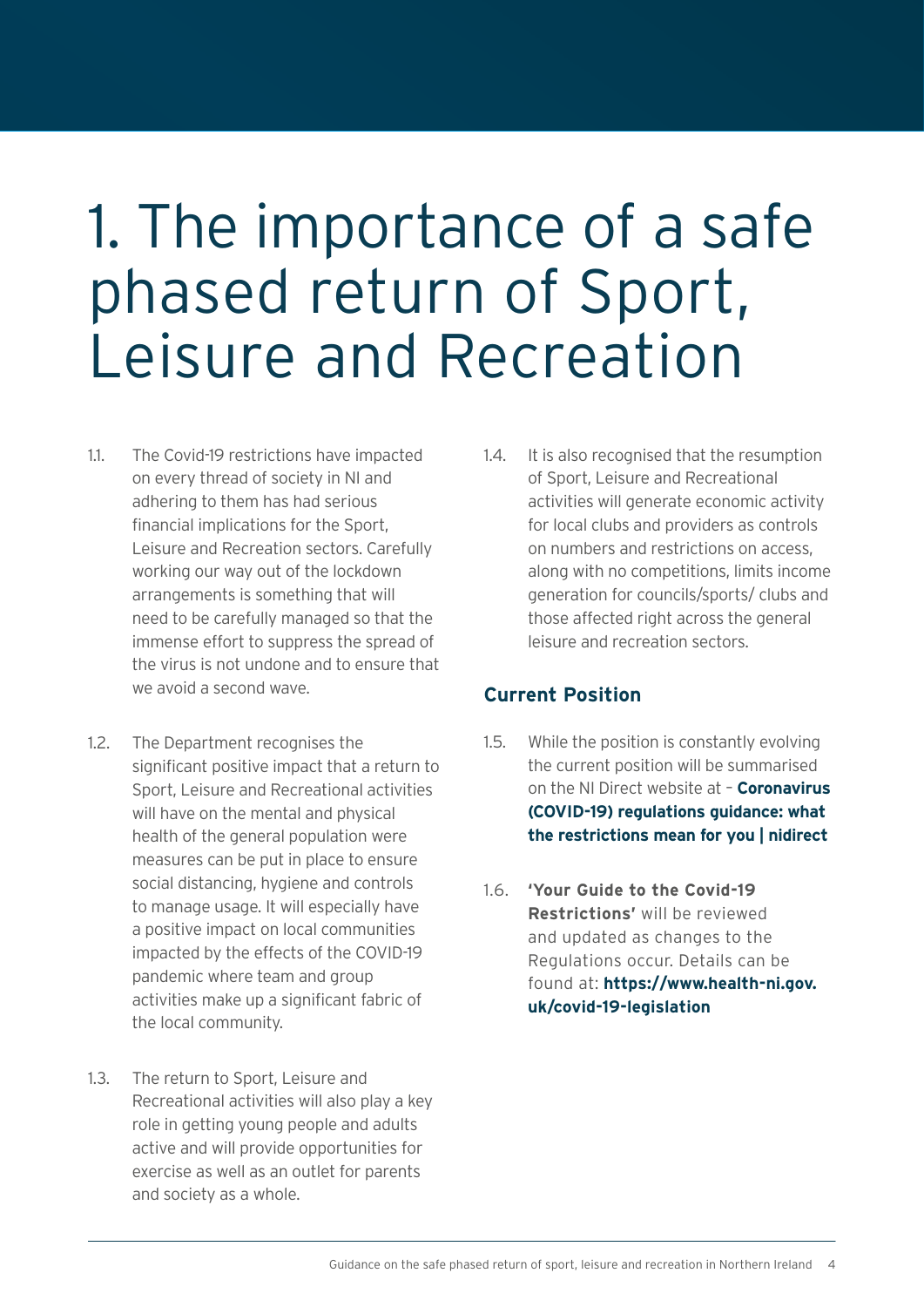# <span id="page-4-0"></span>2. Links to Key Guidance

- 2.1. On 2 March 2021, the NI Executive published it's 'Pathway Out of Restrictions' document which sets out how the Executive will approach the relaxation of restrictions: **[Coronavirus](https://www.nidirect.gov.uk/articles/coronavirus-covid-19-regulations-pathway-out-restrictions)  [\(COVID-19\) regulations: Pathway out](https://www.nidirect.gov.uk/articles/coronavirus-covid-19-regulations-pathway-out-restrictions)  [of restrictions | nidirect](https://www.nidirect.gov.uk/articles/coronavirus-covid-19-regulations-pathway-out-restrictions)**
- 2.2. This is complemented by the 'Your Guide to the Covid-19 Restrictions' which will be reviewed and updated as changes to the Regulations occur. Details can be found at: **[https://www.health-ni.gov.](https://www.health-ni.gov.uk/covid-19-legislation) [uk/covid-19-legislation](https://www.health-ni.gov.uk/covid-19-legislation)**
- 2.3. Sport NI's 'Framework for a Return to Sport' and toolkit is being used by sports Governing Bodies as they develop their own protocols to reflect the changing Health regulations. The Framework is aligned with the Executive's Plans and has been informed by discussions with Sport Ireland, UK Sport, Governing Bodies and International Federations: **[Framework for a Return to Sport |](http://www.sportni.net/return-to-sport/framework-for-a-return-to-sport/)  [Sport NI](http://www.sportni.net/return-to-sport/framework-for-a-return-to-sport/)**

 Sport NI has produced a checklist for developing protocols - **[Developing](http://www.sportni.net/return-to-sport/developing-protocols/)  [Protocols | Sport NI](http://www.sportni.net/return-to-sport/developing-protocols/)**

 Sport NI has also developed guidance for owners and operators of sport and leisure facilities to return to sport safely: **[http://www.sportni.net/return-to](http://www.sportni.net/return-to-sport/re-opening-sports-facilities-2/)[sport/re-opening-sports-facilities-2/](http://www.sportni.net/return-to-sport/re-opening-sports-facilities-2/)**

- 2.4. Each individual Governing Body should now have protocols in place for teams/ athletes to adhere to which will assist with risk assessments and help manage the risk for coaches, staff, volunteers and participants. For example:
	- Football: **[https://www.irishfa.](https://www.irishfa.com/irish-football-association/coronavirus-irish-fa-updates) [com/irish-football-association/](https://www.irishfa.com/irish-football-association/coronavirus-irish-fa-updates) [coronavirus-irish-fa-updates](https://www.irishfa.com/irish-football-association/coronavirus-irish-fa-updates)**
	- Rugby: **[http://www.ulsterrugby.com/](http://www.ulsterrugby.com/rugby-in-ulster/rugby-development/clubs/covid-19-guidance-for-clubs/) [rugby-in-ulster/rugby-development/](http://www.ulsterrugby.com/rugby-in-ulster/rugby-development/clubs/covid-19-guidance-for-clubs/) [clubs/covid-19-guidance-for-clubs/](http://www.ulsterrugby.com/rugby-in-ulster/rugby-development/clubs/covid-19-guidance-for-clubs/)**
	- GAA: **<https://ulster.gaa.ie/covid-19/>**
	- Golf: **[https://www.golfnet.ie/](https://www.golfnet.ie/news/golfnet/4689/step-3-protocolconfirmed-for-northern-ireland) [news/golfnet/4689/step-3](https://www.golfnet.ie/news/golfnet/4689/step-3-protocolconfirmed-for-northern-ireland) [protocolconfirmed-for-northern](https://www.golfnet.ie/news/golfnet/4689/step-3-protocolconfirmed-for-northern-ireland)[ireland](https://www.golfnet.ie/news/golfnet/4689/step-3-protocolconfirmed-for-northern-ireland)**
	- Outdoor Recreation: **[http://www.](http://www.outdoorrecreationni.com/news/be-outdoor-smart-leave-no-trace-love-the-place/) [outdoorrecreationni.com/news/be](http://www.outdoorrecreationni.com/news/be-outdoor-smart-leave-no-trace-love-the-place/)[outdoor-smart-leave-no-trace-love](http://www.outdoorrecreationni.com/news/be-outdoor-smart-leave-no-trace-love-the-place/)[the-place/](http://www.outdoorrecreationni.com/news/be-outdoor-smart-leave-no-trace-love-the-place/)**
- 2.5. The Sports Grounds Safety Authority has developed advice and direction for those organisations hosting sporting events with no spectators during the current COVID-19 pandemic restrictions: **[https://](https://sgsa.org.uk/sport-without-spectators-general-guidance/) [sgsa.org.uk/sport-without-spectators](https://sgsa.org.uk/sport-without-spectators-general-guidance/)[general-guidance/](https://sgsa.org.uk/sport-without-spectators-general-guidance/)**
- 2.6. UK Active has developed a framework for re-opening of the gym, leisure centre and wider fitness industry during social distancing: **[http://www.ukactive.](http:// www.publichealth.hscni.net/news/covid-19-coronavirus. ) [com/wp-content/uploads/2020/11/](http:// www.publichealth.hscni.net/news/covid-19-coronavirus. ) [Covid-19-A-framework-for-the-re](http:// www.publichealth.hscni.net/news/covid-19-coronavirus. )[opening-of-the-gym-and-fitness](http:// www.publichealth.hscni.net/news/covid-19-coronavirus. )[industry-V2.3-2.pdf](http:// www.publichealth.hscni.net/news/covid-19-coronavirus. )**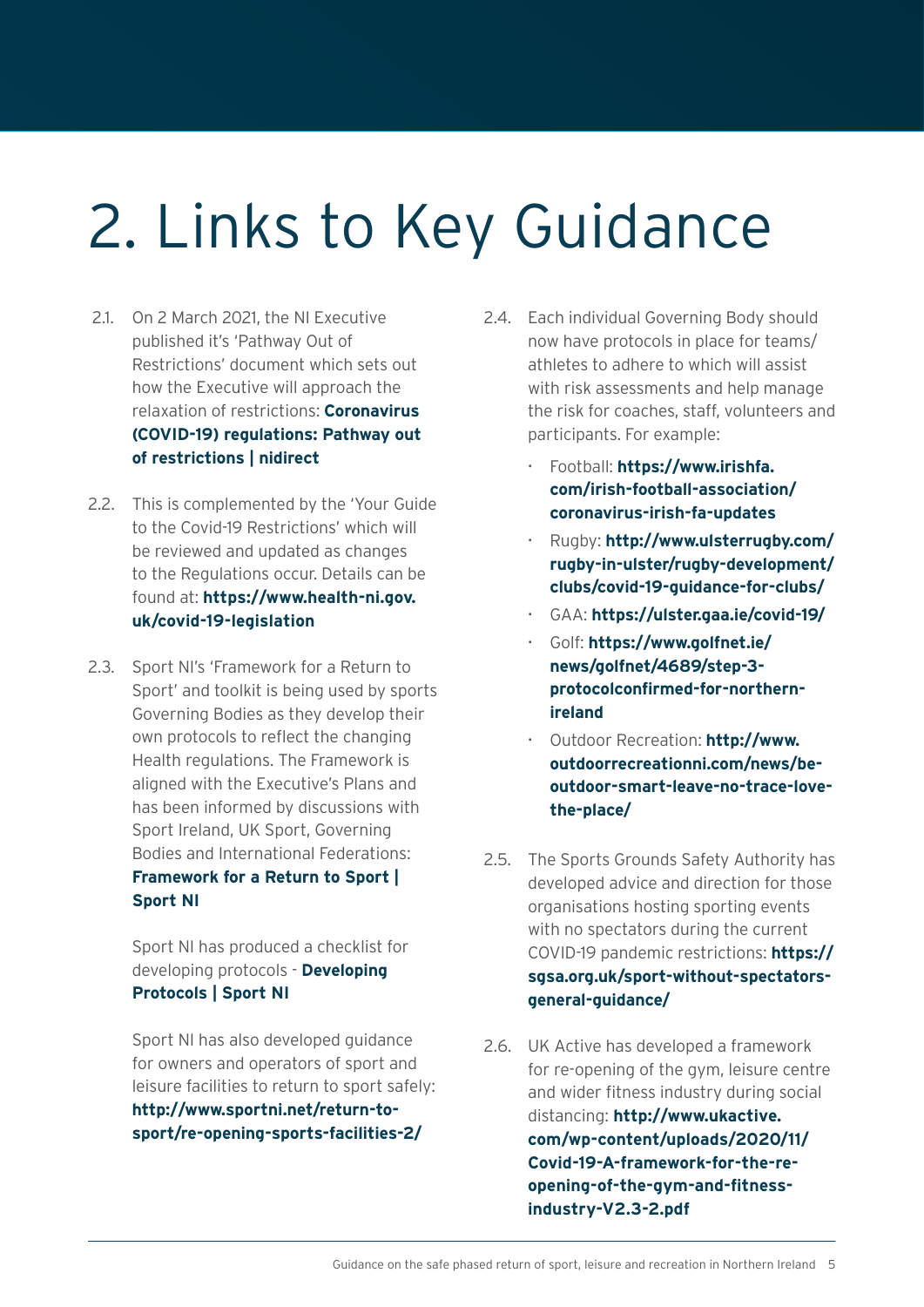- <span id="page-5-0"></span>2.7. Other associated general advice and guidance e.g. on making workplaces safer is available at the following links:
	- NI Business Info: **[https://www.](https://www.nibusinessinfo.co.uk/content/coronavirus-guide-making-workplaces-safer-and-priority-sector-list) [nibusinessinfo.co.uk/content/](https://www.nibusinessinfo.co.uk/content/coronavirus-guide-making-workplaces-safer-and-priority-sector-list) [coronavirus-guide-making](https://www.nibusinessinfo.co.uk/content/coronavirus-guide-making-workplaces-safer-and-priority-sector-list)[workplaces-safer-and-priority](https://www.nibusinessinfo.co.uk/content/coronavirus-guide-making-workplaces-safer-and-priority-sector-list)[sector-list](https://www.nibusinessinfo.co.uk/content/coronavirus-guide-making-workplaces-safer-and-priority-sector-list)**
	- Tourism NI: **[https://covid19.](https://www.tourismni.com/covid-19/practical-guidance-for-working-safely-during-covid-19/guidance-for-businesses-within-the-visitor-economy/) [tourismni.com/guidance](https://www.tourismni.com/covid-19/practical-guidance-for-working-safely-during-covid-19/guidance-for-businesses-within-the-visitor-economy/)**

2.8. Wearing Facemasks

 Information on wearing facemasks can be found at: **[https://www.nidirect.gov.](https://www.nidirect.gov.uk/articles/coronavirus-covid-19-face-coverings) [uk/articles/coronavirus-covid-19-face](https://www.nidirect.gov.uk/articles/coronavirus-covid-19-face-coverings)[coverings](https://www.nidirect.gov.uk/articles/coronavirus-covid-19-face-coverings)**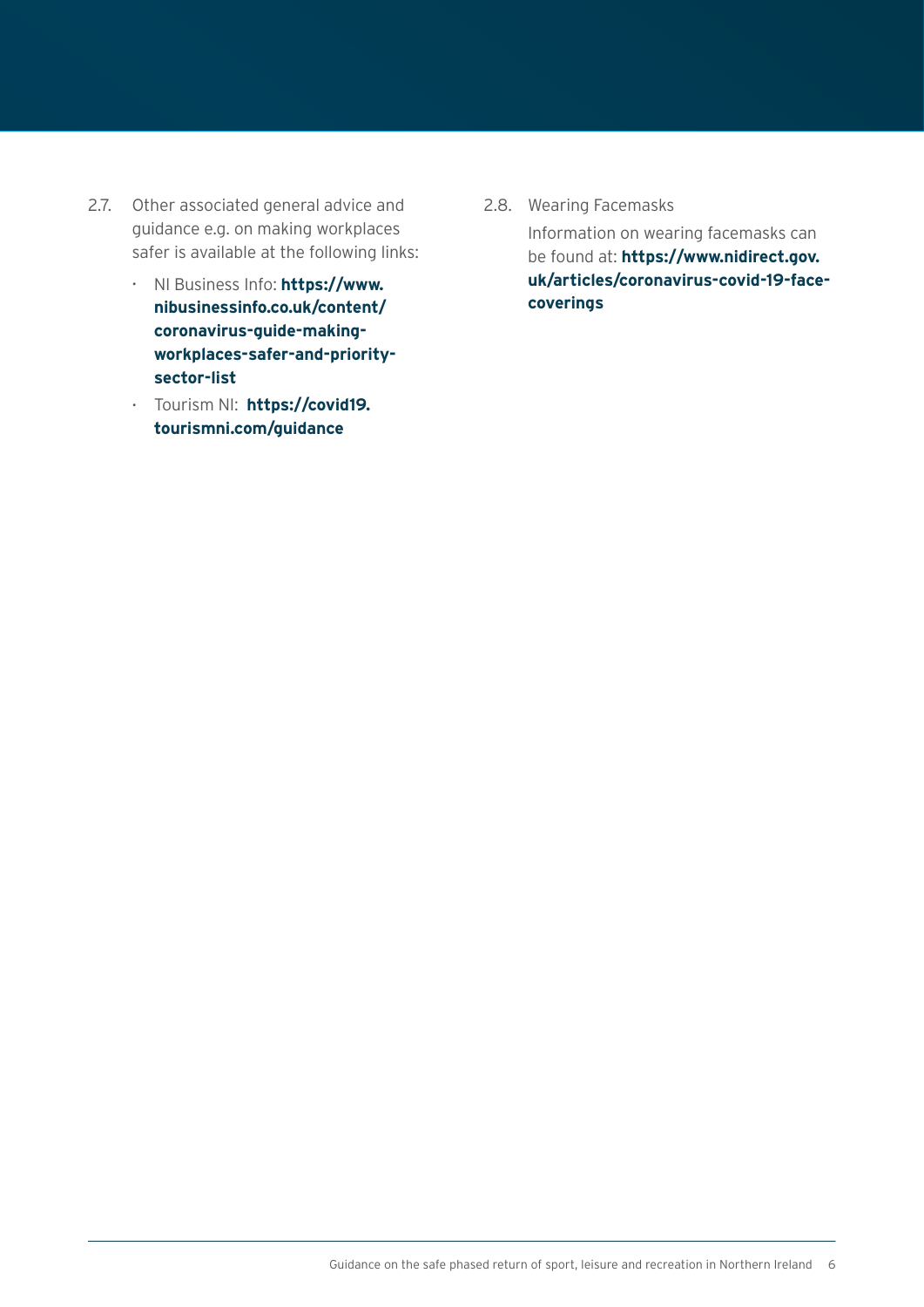## <span id="page-6-0"></span>3. General Principles for Individuals Participating in Sport and Recreation

### **Travelling for physical activity**

- 3.1. Check in advance if the facilities you want to use have reopened.
- 3.2. When exercising in the countryside remember to follow the countryside code and act responsibly.
- 3.3. You can travel for physical activity. Ideally use your nearest, local, appropriate venue to reduce pressure on transport infrastructure. However, you can travel to outdoor open space irrespective of distance. You shouldn't travel with someone from outside your household unless you can practise social distancing - for example by cycling. It is not possible to practice effective social distancing in small vehicles. You should consider all other forms of transport before using public transport.
- 3.4. To help keep yourself and your fellow passengers safe, you should not travel if you: are experiencing any coronavirus symptoms, are self-isolating as a result of coronavirus symptoms or as a result of being in contact of a confirmed case of COVID-19, or sharing a household

with somebody with symptoms, or are clinically extremely vulnerable.

- 3.5. See the government's **[safer travel](https://www.gov.uk/guidance/coronavirus-covid-19-safer-travel-guidance-for-passengers)  [guidance](https://www.gov.uk/guidance/coronavirus-covid-19-safer-travel-guidance-for-passengers)** for passengers for further information.
- 3.6 Sport NI guidance on car sharing is available at: **[http://www.sportni.net/](http://www.sportni.net/return-to-sport/advice-on-car-sharing/) [return-to-sport/advice-on-car-sharing/](http://www.sportni.net/return-to-sport/advice-on-car-sharing/)**

### **If you have children with you**

- 3.7. You can bring your children with you to exercise and it's important that children have as many chances to be as active as possible.
- 3.8. Remember that if you have children with you, you are responsible for supervising them at all times and in line with social distancing guidelines.
- 3.9. Children are not always good at hand hygiene; the virus can be spread by touching contaminated surfaces. Therefore pay special attention to children's hand hygiene.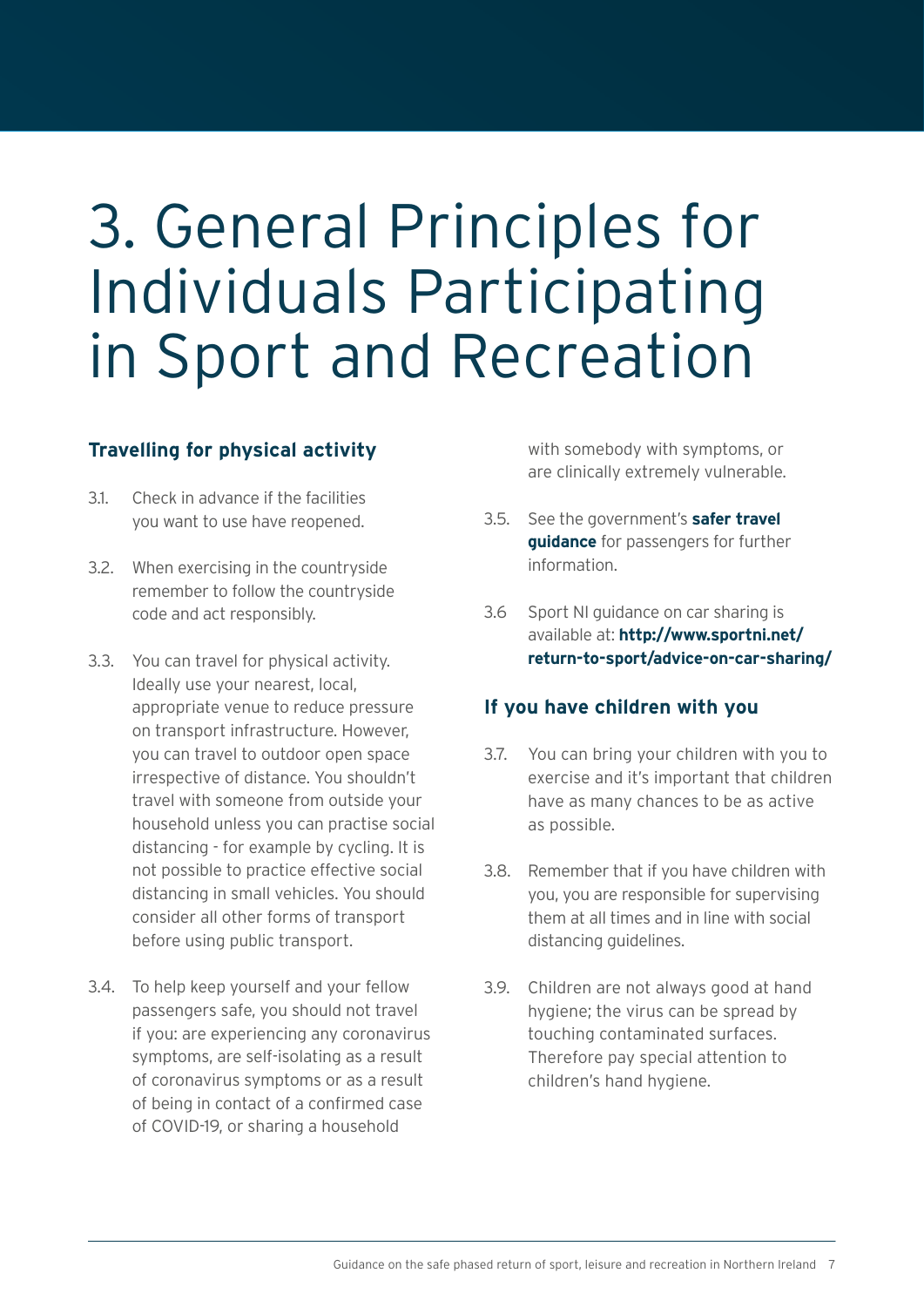### **Clinically vulnerable people**

- 3.10. It is important, as more sports and activities restart, that absolutely everyone is able to access these opportunities including those with disabilities for whom the health and well-being benefits of activity can be particularly important.
- 3.11. If you are classified as extremely vulnerable on health grounds, and keep yourself safe by taking extra care to minimise contact with others by keeping two metres apart at all times, wearing a mask and observing good hygiene – Face Space Hands.
- 3.12. If you have been asked to isolate by NHS Test and Trace because you are a

contact of a known COVID-19 case, do not exercise outside your own home or garden and do not exercise with others; you can spread the virus to others even if you never get symptoms.

#### **Guidance for the sports sector in managing a suspected case of Covid-19**

- 3.13. Sport NI's Sport Institute has developed guidance for sports clubs and organisations on how to manage a suspected case of Covid-19. This guidance can be found at: Managing a **[Confirmed or Suspected COVID -19](http://www.sportni.net/return-to-sport/sports-medicine/managing-a-confirmed-or-suspected-covid-19-case-a-guide-for-sports/)  [Case: A Guide for Sports | Sport NI](http://www.sportni.net/return-to-sport/sports-medicine/managing-a-confirmed-or-suspected-covid-19-case-a-guide-for-sports/)**
- 3.14. Sport NI has also developed a suite of advice and guidance on Sports Medicine for the sector: **[Sports](http://www.sportni.net/return-to-sport/sports-medicine/)  [Medicine | Sport NI](http://www.sportni.net/return-to-sport/sports-medicine/)**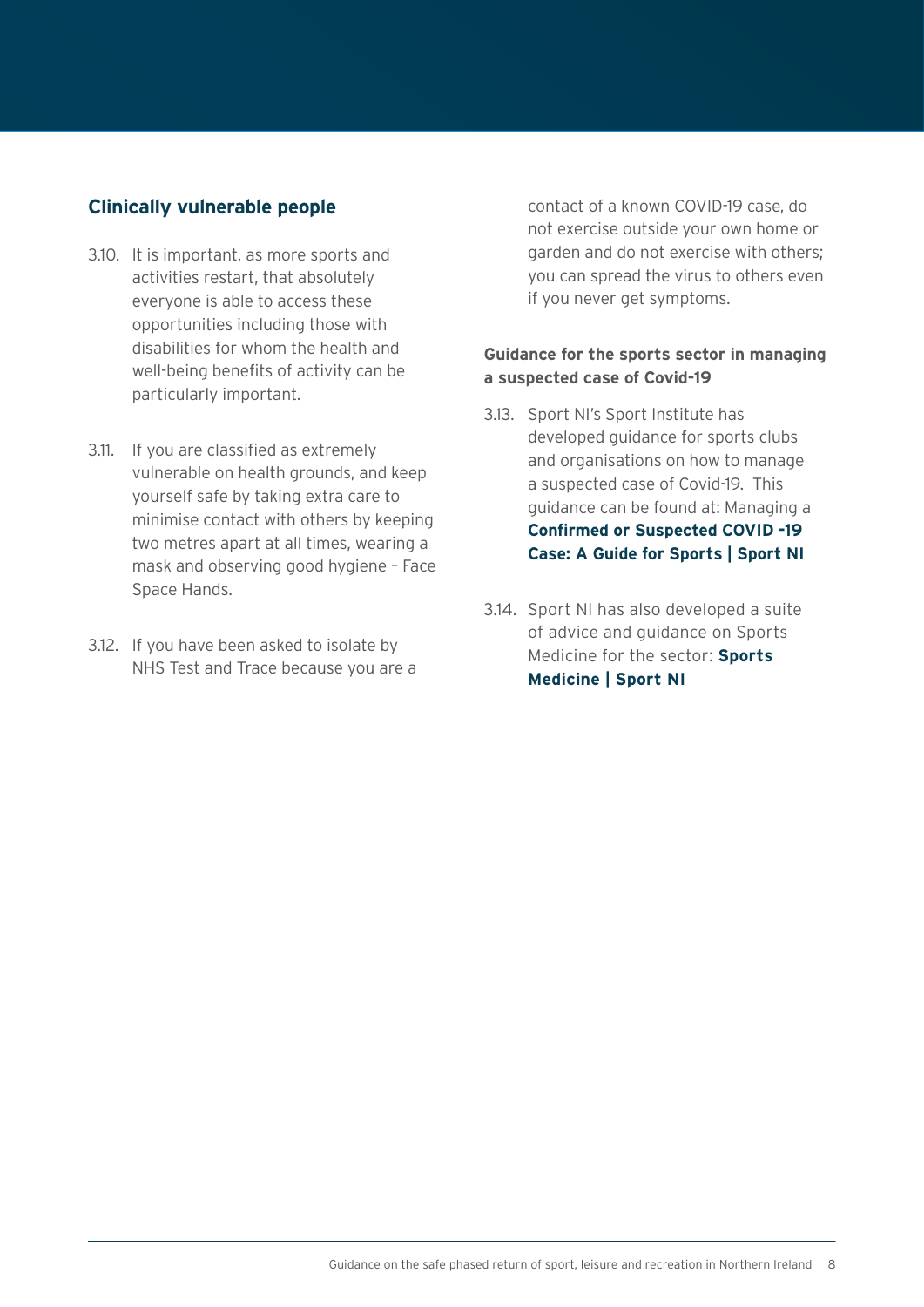### <span id="page-8-0"></span>4. General Principles for Sport & Leisure Facility Owners/Operators

- 4.1. There are a number of key principles which everyone must follow in order to ensure a safe return for the Sport, Leisure and Recreation sectors.
- 4.2. Each venue, including council-owned sports facilities, should make their own decisions about when their facilities are ready to open while taking account of these. Sport NI's Guidance on re-opening sports and leisure facilities is a useful resource available for these considerations: **https://[www.sportni.](http://www.sportni.net/return-to-sport/re-opening-sports-facilities-2/re-opening-considerations/) [net/return-to-sport/re-opening](http://www.sportni.net/return-to-sport/re-opening-sports-facilities-2/re-opening-considerations/)[sports-facilities-2/re-opening](http://www.sportni.net/return-to-sport/re-opening-sports-facilities-2/re-opening-considerations/)[considerations/](http://www.sportni.net/return-to-sport/re-opening-sports-facilities-2/re-opening-considerations/)**

### **Ensure the activity can meet public health guidelines**

- 4.3. All activity should be consistent with the government guidance regarding health, social distancing and hygiene. **[Coronavirus \(COVID-19\) regulations](https://www.nidirect.gov.uk/articles/coronavirus-covid-19-regulations-guidance-what-restrictions-mean-you#toc-13)  [guidance: what the restrictions mean](https://www.nidirect.gov.uk/articles/coronavirus-covid-19-regulations-guidance-what-restrictions-mean-you#toc-13)  [for you | nidirect](https://www.nidirect.gov.uk/articles/coronavirus-covid-19-regulations-guidance-what-restrictions-mean-you#toc-13)**
- 4.4. That means that participants and others can maintain the recommended social distancing (except during permitted contact sport activity), that good hygiene practices are in place, that equipment is disinfected regularly,

and that it is clear that anyone who is symptomatic or suspects they have been exposed to the virus does not take part and remains at home.

4.5. Consider the whole end-to-end 'user journey' when planning safe operating practices; this means all activities from the time of arrival on site to leaving, not just the sporting activity.

### **Communicating clearly and consistently**

- 4.6. Organisations will need to communicate clearly and regularly with members and participants setting out what they are doing to manage risk, and what advice they are giving to individuals to do likewise.
- 4.7. Ideally organisations should publish an action plan detailing their plans to reopen safely and the steps they are taking to avoid confusion.
- 4.8. Organisations should also communicate clearly opening times and how people can safely access a facility, if relevant, for example through a booking or queuing system.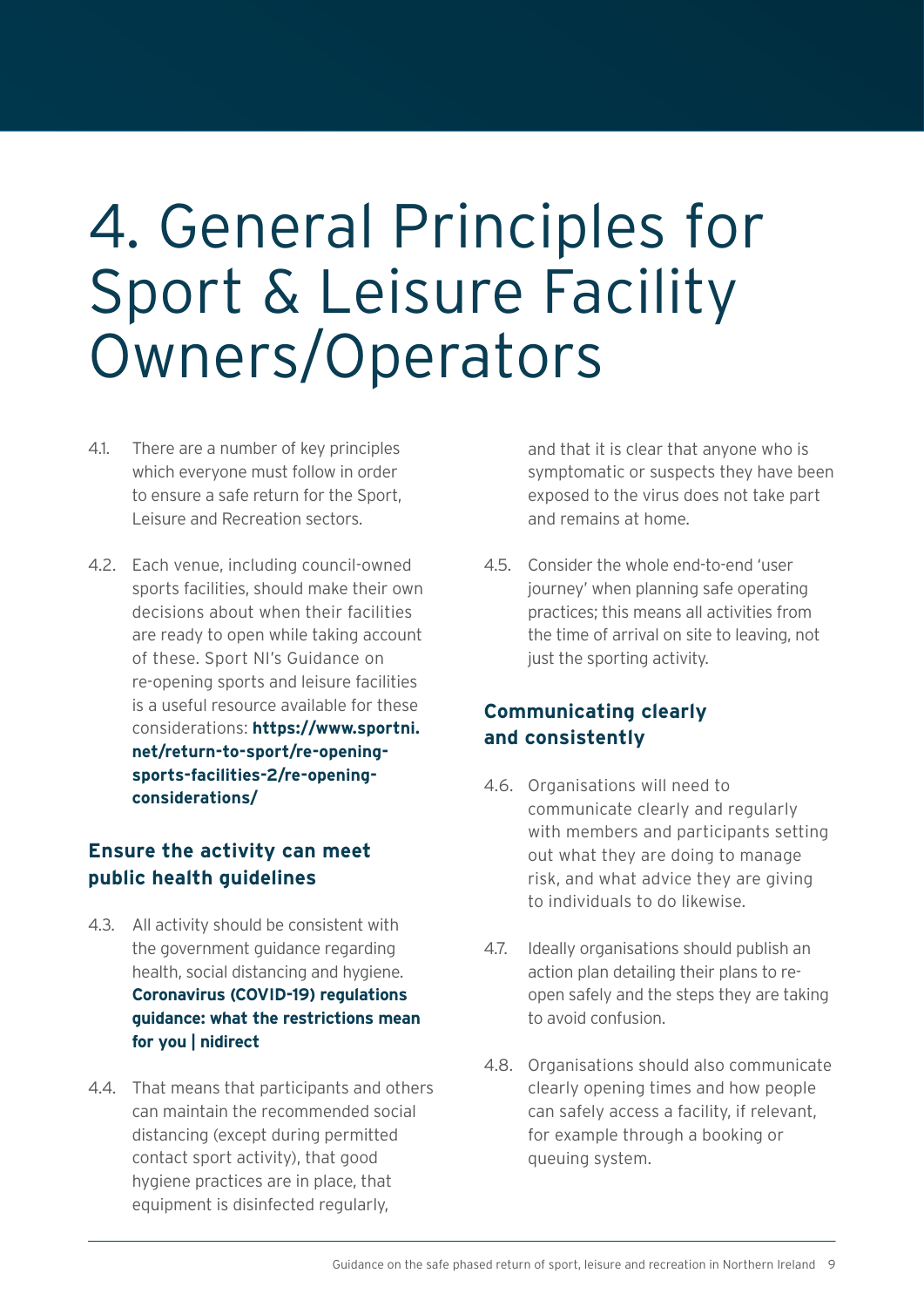- <span id="page-9-0"></span>4.9. It is more important than ever to consider inclusive guidance for people who need support to be active and organisations should consider this as part of their work to encourage people to return.
- 4.10. Organisations should be ready to strengthen or relax measures at short notice. Organisations are encouraged to think creatively about how best to make their sport or activity possible within these guidelines.

### **Timetable for reopening**

4.11. You should only reopen or restart activities as soon as you feel able to do so safely. Until you feel it is safe and responsible to reopen you should remain closed.

### **Taking bookings**

4.12. Booking in advance, online or over the phone is preferable. Where this is not possible and a venue has staff available to take bookings (for courts or rounds, for example), consider mandating contactless or at least card payment, to avoid handling cash.

### **Keeping facilities and equipment clean**

4.13. Cleaning protocols should be put in place to limit coronavirus transmission in public places. It is advised that touch points (e.g. handrails and gates) should be particular areas of focus for increased cleaning.

- 4.14. Frequent cleaning of work areas and equipment between use, using your usual cleaning products, is advised, as is clearing workspaces and removing waste and belongings from work areas at the end of shifts.
- 4.15. Indoor facilities should remain closed except for essential toilets. No communal changing or showering is currently permitted (21 April 2021).

### **Sharing equipment**

- 4.16. It is a decision for facility managers whether or not they hire out equipment. However, it is expected that precautions will be taken and equipment will be cleaned in between users, and COVID-19 guidelines will be followed.
- 4.17. Where possible, avoid or limit sharing of equipment, for example, you should use your own tennis racquet, golf clubs, football or basketball etc.
- 4.18. If you are sharing equipment, including balls, you should practice strict hand hygiene and wash your hands thoroughly before and after use.

### **Maintaining hygiene, through handwashing, sanitisation facilities and toilets**

- 4.19. To help everyone maintain good hygiene, consideration should be given to:
	- Using signs and posters to build awareness of good handwashing technique, the need to increase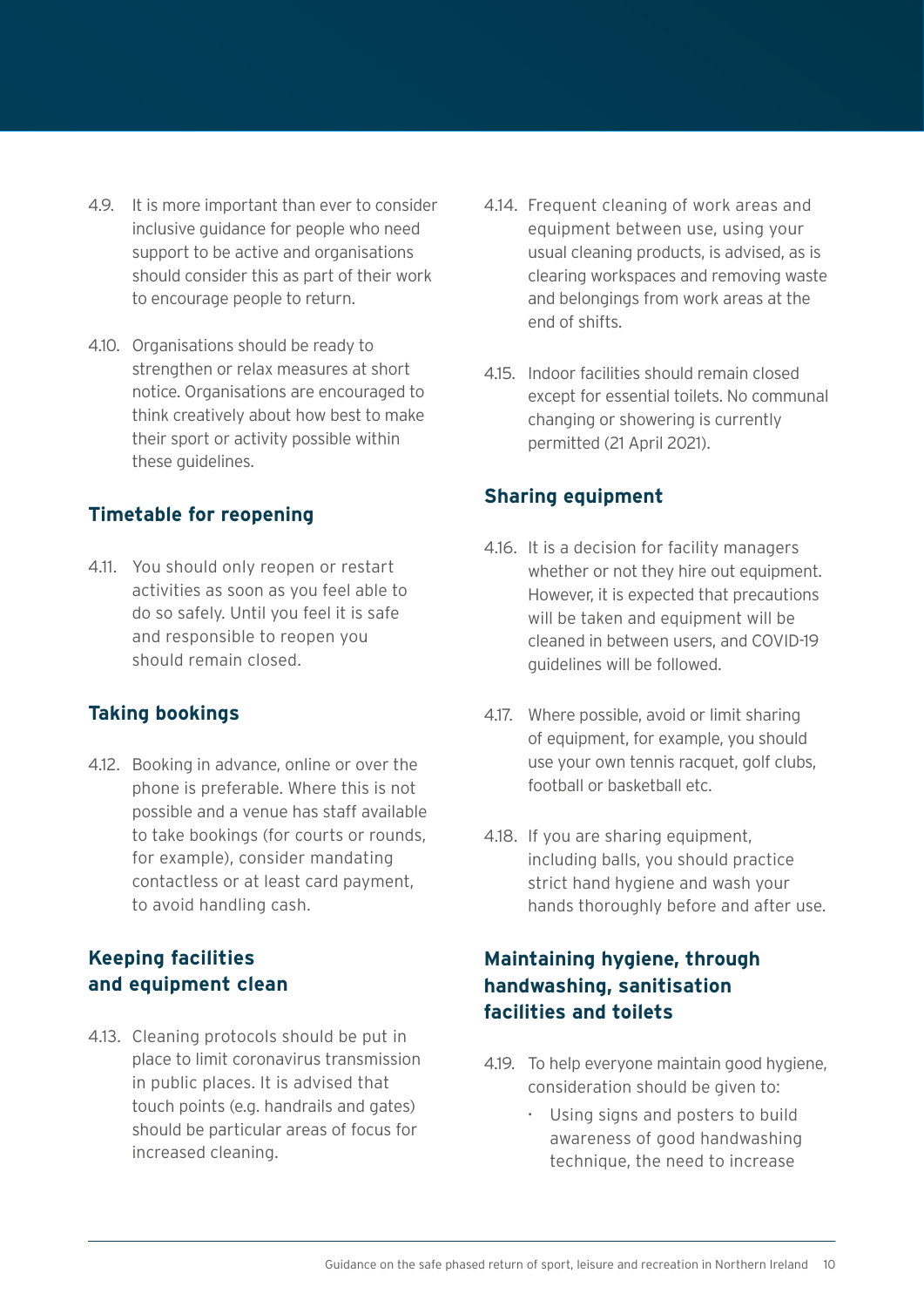<span id="page-10-0"></span>handwashing frequency, avoid touching your face and to cough or sneeze into your arm;

- Consider how to ensure safety messages reach those with hearing or vision impairments;
- Providing regular reminders and signage to maintain hygiene standards;
- Providing hand sanitiser in multiple locations in addition to washrooms;
- Setting clear use and cleaning guidance for toilets to ensure they are kept clean and social distancing is achieved;
- Enhancing cleaning for busy areas;
- Providing more waste facilities and more frequent rubbish collection;
- Using disposable paper towels in handwashing facilities where possible;
- Minimising use of portable toilets;
- Provision of automated hand sanitising dispensers in public places;
- Ensuring that takeaway catering facilities can be used in a safe way that maintains social distancing and hygiene.

### **Keeping staff safe**

4.20. The Executive has published guidance to help workplaces operate as safely as possible. You should refer to this guidance: **[https://www.nibusinessinfo.](https://www.nibusinessinfo.co.uk/campaign/coronavirus-updates-support-your-business) [co.uk/campaign/coronavirus-updates](https://www.nibusinessinfo.co.uk/campaign/coronavirus-updates-support-your-business)[support-your-business](https://www.nibusinessinfo.co.uk/campaign/coronavirus-updates-support-your-business)**

### **Entering a building to access outdoor courts**

- 4.21. If you opt to open your building for these purposes, there are a number of things you can do to help minimise risks and avoid accidental gatherings.
- 4.22. Ensure clear signage is in place so people can find their destination quickly. Looking at how people walk through your building and consider how you could adjust this to reduce congestion and contact between customers. For example, queue management or one-way flow, where possible. Using outside premises for queuing where available and safe, for example car parks.
- 4.23. Take into account total floor space as well as likely pinch points and busy areas. Limiting the number of customers in the building, overall and in any particular congestion areas, for example doorways between outside and inside spaces.